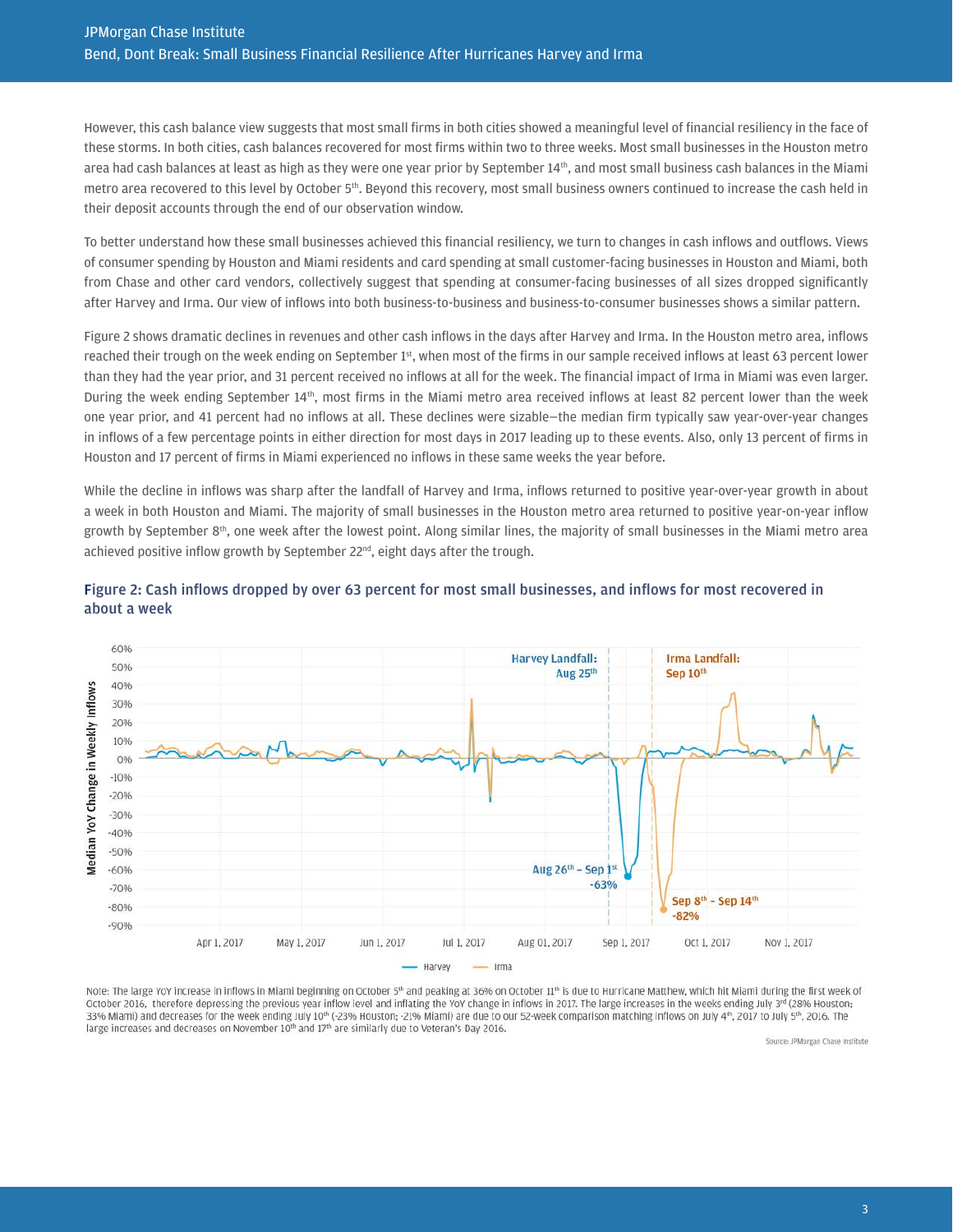All else equal, a small business experiencing a large drop in inflows might see a permanent drop in cash balances, even if the drop in inflows only lasted for a week. However, the data show that balances recovered and even grew in the short run for most small businesses. In fact, our data suggest that many small businesses responded to depressed revenues and other inflows by pulling back expenses and other outflows. Figure 3 shows that the typical firm in the Houston metro area saw its biggest reduction in outflows during the week leading up to September 1<sup>st</sup>, when outflows were 54 percent lower than they were 52 weeks prior. The typical firm in the Miami metro area saw its largest reduction during the week leading up to September 14<sup>th</sup>, with outflows down by 62 percent year-over-year. As with inflows, small businesses in both Houston and Miami typically experienced relatively small year-over-year changes in outflows earlier in 2017.

#### Figure 3: BIMSFCFSFSFSBMMCFFBMSSFFSF **ISFFFF**

While the decline in outflows was smaller in magnitude than the decline in inflows at their respective troughs, the decline in outflows lasted about a week longer than the decline in inflows. In Houston, by September 18th, most firms showed positive yearover-year growth in outflows, 17 days after the lowest point we observed. In Miami, while outflows recovered less quickly than inflows, they recovered faster than in Houston, with most firms showing positive year-over-year growth in outflows by September 26<sup>th</sup>-12 days after their lowest point.

Taken together, these views of balances, inflows and outflows show that most small businesses in the Houston and Miami metro areas showed considerable financial resiliency in response to Hurricanes Harvey and Irma. Most small businesses saw large reductions in inflows matched by drops in outflows of a slightly smaller magnitude. The initial drop in inflows caused cash balances to also drop for most firms, though less than they would have if outflows had not also retracted by a similar magnitude. The typical firm then saw a recovery in inflows in about a week, but a somewhat slower recovery of outflows within two to three weeks. This caused cash balances to recover to their prior growth rates, and most firms saw year-over-year increases in their cash balances.

Most small businesses in the Houston and Miami metro areas showed considerable financial resiliency in response to hurricanes Harvey and Irma.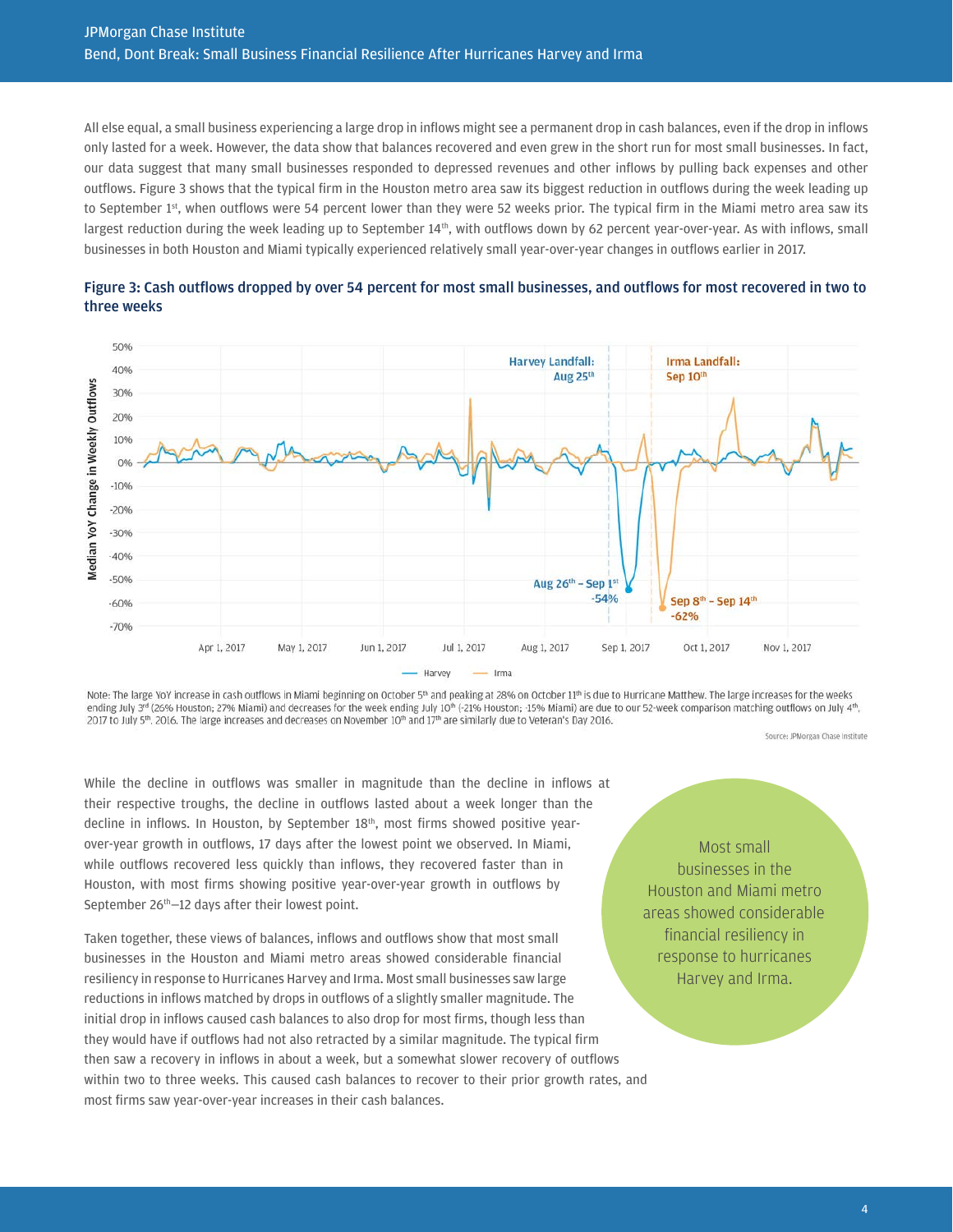### Finding **Two**

Balances and cash flows fell in all industries during the week of landfall, but construction, repair, and maintenance firm balances increased the most in the following weeks

While major hurricanes like Harvey and Irma substantially disrupt businesses, the extent of disruption and the response of small businesses can vary meaningfully by industry. To better understand these differences in financial impact, we analyzed balances, inflows, and outflows by industry in the week after landfall and over time.

#### Figure 4: Small businesses experienced large financial impacts across most industries in the week just after landfall



Note: we omit results for High-Tech Manufacturing and Metal and Machinery, two of our selected twelve industries, due to the insufficient number of firms in each of these industries in our sample. Source: JPMorgan Chase Institute

In both Houston and Miami, cash flows and balances declined across industries in the week following Harvey and Irma, as shown in Figure 4. For each of ten industries, the figure shows median year-over-year changes in balances, inflows, and outflows in the week following Harvey and Irma, and compares these to average weekly year-over-year changes in balances, inflows, and outflows for the first six months of 2017. While small businesses across all industries sustained large financial impacts in the days following Harvey and Irma, some short-term differences stand out. In the week after Harvey, small real estate firms in Houston saw the largest impact in inflows, with inflows declining at least 84 percent year-over year. In contrast, inflows to small healthcare service providers in Houston were least affected, where most businesses saw year-over-year decreases in inflows of 48 percent or less, and decreases in outflows of 41 percent or less. In the week following Irma, Miami small construction firms experienced the largest year-over-year declines in both inflows and outflows—during that week, inflows to small Miami construction firms were at least 76 percent lower year-over-year, and outflows were at least 55 percent lower. Small restaurants in the Miami metro area saw the smallest declines in inflows directly after landfall. Inflows to most small Miami restaurants decreased by 53 percent or less during the week after Irma.

Over the subsequent weeks, even larger differences across industries emerged, particularly with respect to cash balances. Figure 5 depicts median weekly year-over-year changes in cash balances, inflows, and outflows in both the Houston and Miami metro areas, for each of ten industries, from two weeks prior to landfall until the end of our observation window—twelve weeks after landfall in Houston and ten weeks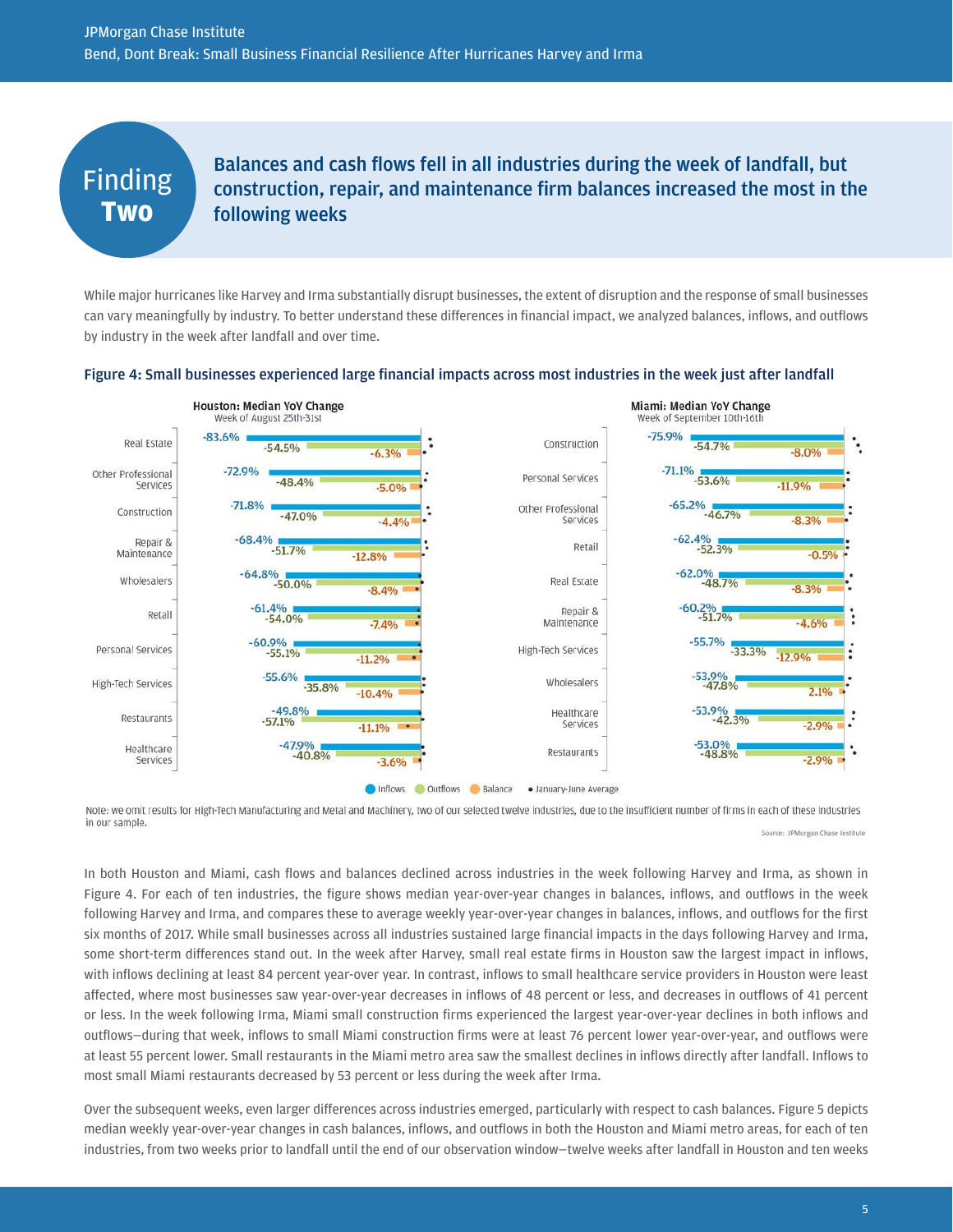after landfall in Miami. Figure 5 also presents the average median weekly year-over-year change in cash balances, inflows, and outflows for the first six months of 2017 as a point of context and comparison.

#### Figure 5: Small businesses experienced large financial impacts across most industries, with subsequent balance growth in the construction, repair and maintenance industries



Note: The large YoY increase in cash inflows and outflows in Miami during the third week after Irma landfall is due to Hurricane Matthew, which reached Miami during the first week of October 2016. Source: JPMorgan Chase Institute

In both the Houston and Miami metro areas, small construction businesses and small repair and maintenance businesses appear to show the greatest financial resiliency in the first weeks after Harvey and Irma. Twelve weeks after landfall, most small construction businesses in Houston had cash balances at least 20 percent higher and inflows at least 25 percent higher, and most small repair and maintenance businesses had balances at least 9 percent higher and inflows at least 4 percent higher year-over-year. Along similar lines, ten weeks after landfall, cash balances at most small construction businesses in Miami were up at least 7 percent and inflows were up at least 6 percent, and most small repair and maintenance businesses had balances at least 9 percent higher and inflows at least 3 percent higher. In contrast, in both Houston and Miami, small healthcare services, real estate, and high-tech services businesses were among the slowest to see balance growth recovery.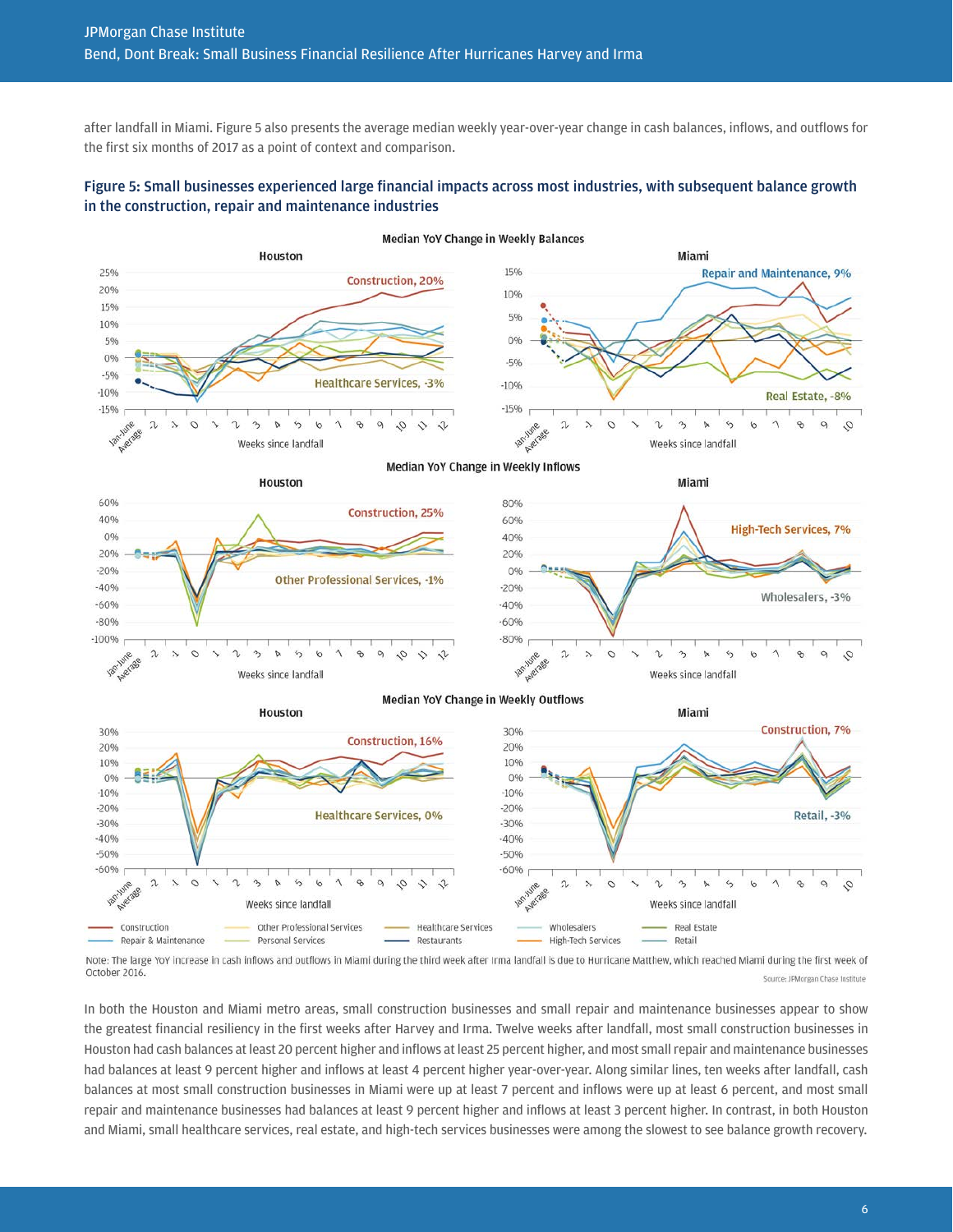## Finding **Three**

### Few small businesses in most Houston and Miami neighborhoods had significant revenue loss for more than four weeks

Our first finding characterizes the extent of economic impact across the Houston and Miami metro areas overall. Our data also allow us to explore the financial impact of Harvey and Irma on individual neighborhoods. We explore this by identifying the share of small businesses in individual zip codes that experienced year-over-year weekly inflow losses greater than 50 percent. Figures 6 and 7 show the progression of this measure of impact from four weeks before the Hurricanes Harvey and Irma made landfall until twelve and ten weeks afterwards, respectively.

#### Figure 6: Concentration of severely impacted firms in the Houston metro area



Note: Zip codes that have grey hash lines have been censored because they did not clear our reporting threshold for number of firms.

Source: JPMorgan Chase Institute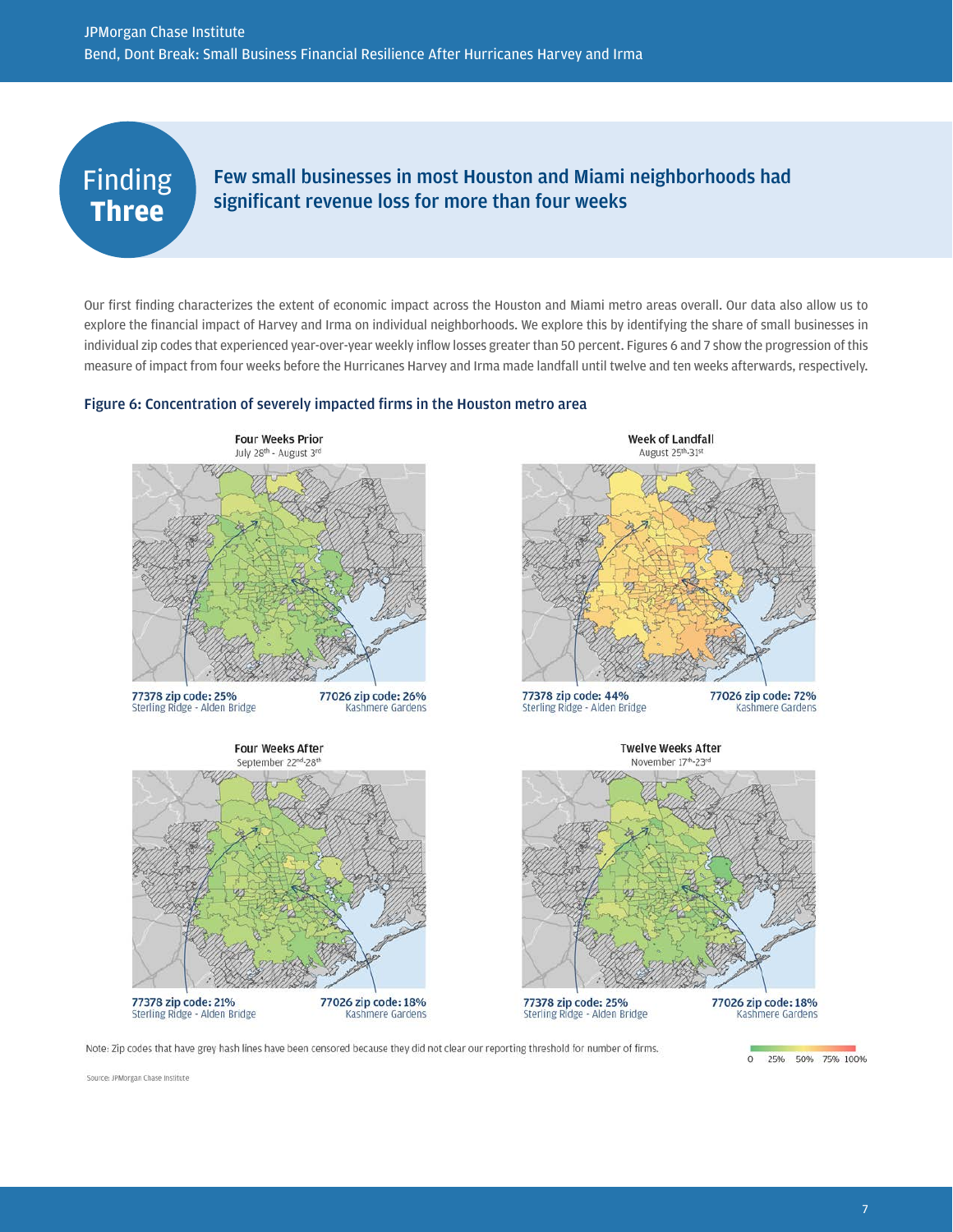In both Houston and Miami, there was meaningful variation across neighborhoods in the week directly after landfall, but four weeks after Hurricanes Harvey and Irma struck, neighborhoods in both metro areas appeared to have a similar concentration of severely impacted firms than they did before landfall. During the week after landfall in Houston, small businesses in the 77026 zip code (Kashmere Gardens) were the most likely to see large declines in inflows, where 72 percent of small businesses saw declines of 50 percent or more year-overyear. In contrast, only 44 percent of small businesses in the 77382 zip code (Sterling Ridge-Alden Bridge) saw similarly large declines in inflows, the lowest share among the zip codes we analyzed in the Houston metro area. However, by four weeks after landfall, the share of businesses with declining inflows in these two neighborhoods returned to their pre-hurricane levels. Four weeks out, 18 percent of small businesses had significant inflow declines in the 77026 zip code, and 21 percent had significant inflow declines in the 77382 zip code. These levels, while high, are similar to the levels observed four weeks prior to Harvey, when 26 percent of small businesses in the 77026 zip code and 25 percent of the small businesses in the 77382 zip code saw declines in inflows over 50 percent.

#### Figure 7: Concentration of severely impacted firms in the Miami metro area



Note: Zip codes that have grey hash lines have been censored because they did not clear our reporting threshold for number of firms.

 $\overline{0}$ 25% 50% 75% 100%

Source: JPMorgan Chase Institute

Four weeks after Hurricanes Harvey and Irma struck, neighborhoods in both Houston and Miami metro areas appeared to have a similar concentration of severely impacted firms than previously.

Neighborhoods in the Miami metro area showed a similar pattern—in the week after Irma, 74 percent of small businesses in the 33133 zip code (Coconut Grove) had inflows at least 50 percent lower than they did the prior year, more than any other zip code in the Miami metro. That same week, only 32 percent of small businesses in the 33066 zip code (Coconut Creek) were similarly impacted. Four weeks after landfall, 29 percent of small businesses still had inflows down by at least 50 percent year-over-year in both of these zip codes. As was the case in Houston, these levels were quite similar to levels observed four weeks before the storm, when 28 percent of small businesses in both zip codes had significantly reduced inflows year-over-year.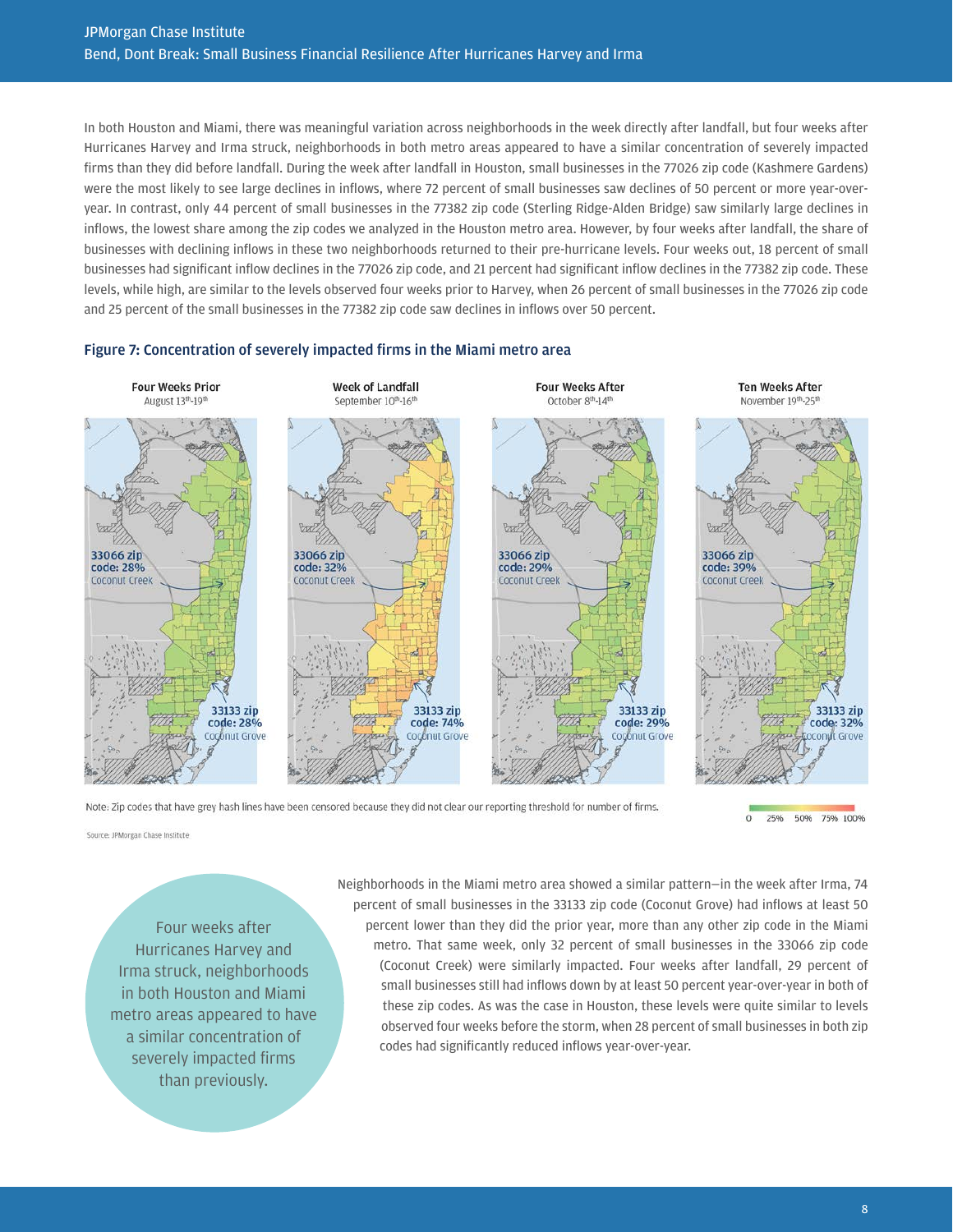# Conclusions and Implications

Our findings suggest that while there was a significant if short-term financial impact to small businesses and the families that own them in the face of Harvey and Irma, many small business owners showed a marked resilience in the face of these impacts. At least in the short-run, balances and balance growth returned to normal levels for the typical firm after a period of depressed activity and curtailed inflows and outflows.

While most small business balances appear to have financially recovered within a few weeks after landfall, the large reductions in inflows and outflows experienced by most small businesses were material and significant for the Houston and Miami economies. They correspond to several days of missed economic activity and suggest a meaningful loss to small business suppliers and customers. This also suggests a substantial welfare loss to both small business customers who were unable to secure goods and services, and to small business suppliers who experienced a gap in their sales.

However, while we observe a relatively quick short-term recovery in cash balances, many small businesses may have experienced losses in physical assets unobserved by our data. If it is the case that small business owners are holding back on necessary expenses related to repairing damaged fixed assets, it is important to track whether the resilience of small businesses in Houston and Miami persists and to identify policies that could potentially strengthen the finances of these businesses. With a complete, data-driven picture of recovery, policy makers can ensure recovery outlasts not only this, but also future hurricane seasons.

# Acknowledgements

We especially thank our research analyst, Beatriz Rache for her hard work generating analytics and contributing to the production of this report.

This effort would not have been possible without the critical support of the JPMorgan Chase Intelligent Solutions team of data experts, including Brent Warshaw, Gaby Marano, Stella Ng, Michael Harasimowicz, and Bill Bowlsbey, and JPMorgan Chase Institute team members including Chenxi Yu, Carlos Grandet, Caitlin Legacki, Courtney Hacker, Gena Stern, Natalie Holmes, Alyssa Flaschner, Jolie Spiegelman, and Kelly Benoit.

We would like to acknowledge Jamie Dimon, CEO of JPMorgan Chase & Co., for his vision and leadership in establishing the Institute and enabling the ongoing research agenda. Along with support from across the firm—notably from Peter Scher, Len Laufer, Max Neukirchen, Patrik Ringstroem, Joyce Chang, and Judy Miller—the Institute has had the resources and support to pioneer a new approach to contribute to global economic analysis and insight.